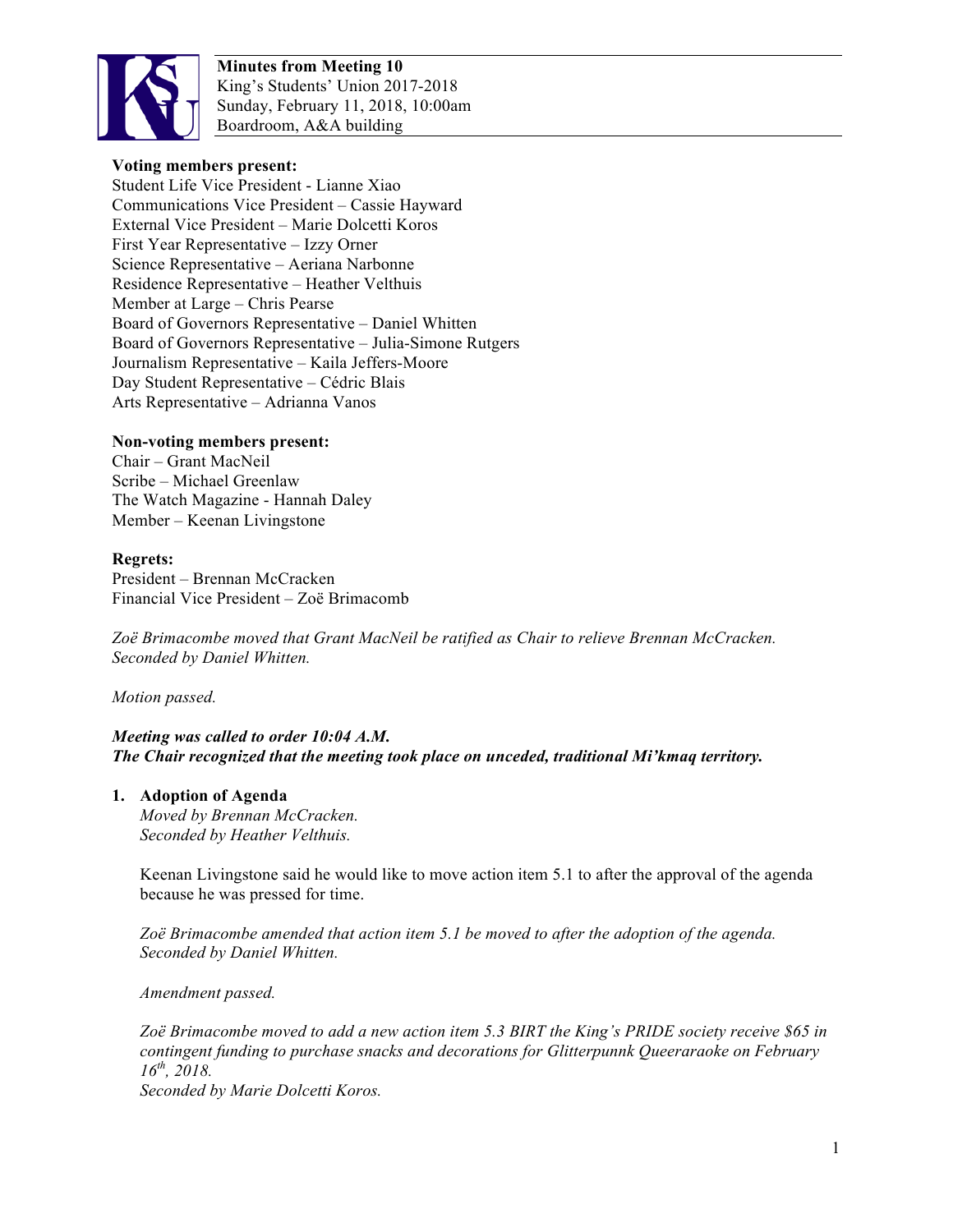

Zoë Brimacombe said that this funding request was received late and the Finance Committee has not seen it. She said that she would like to get this done sooner rather than after the long reading week.

*Amendment passed.* 

*Agenda was adopted.*

#### **2. Approval of Minutes from January 14, 2018, and January, 28, 2018.**

# **2.1. Approval of Minutes from January 14, 2018**

*Moved by Lianne Xiao. Seconded by Marie Dolcetti Koros.*

Cassie Hayward asked if everyone had had a moment to read them over. She proposed that council takes a recess to read the very long minutes over.

*Zoë Brimacombe motioned for recess Seconded by Adrianna Vanos.*

*Council recessed at 10:14 A.M. Council resumed at 10:19 A.M.*

*Cédric Blais amended that page 6 be read, "…put forward by a union member because they do not like the governing bylaws" Seconded by Daniel Whitten.*

Cédric Blais said that there was a mistake with how he remembers saying this statement and that this amendment refers closer to what he said.

*Amendment passed.*

*Cédric Blais amended that page 16 be read, "…He would like to draw attention that retroactive funding had been previously used in trying to deny a SNARK funding request." Seconded by Daniel Whitten.* 

Cédric Blais said that the reason why this was not originally included in the minutes was because the Scribe said that this sentence was removed because the Chair deemed the conversation off topic.

*Daniel Whitten amended that at the end adds, "…The Chair warned council that the sentence was off topic" Seconded by Heather Velthuis.* 

Cédric Blais said that he speaks in favour of this amendment.

*Amendment to the amendment passed.*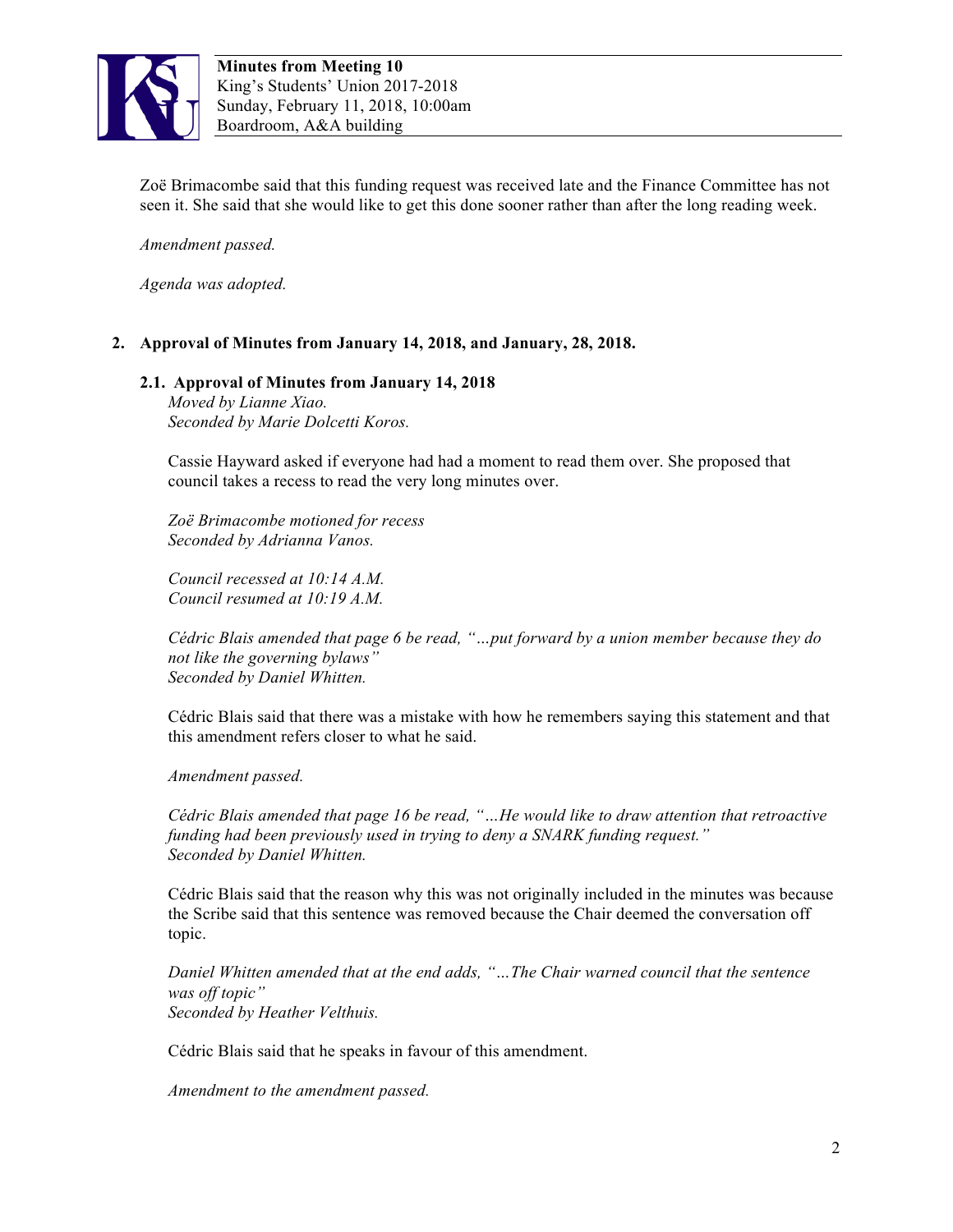

*Amendment passed.*

*Daniel Whitten amended that page 7 reads "...As an institution, the KSU is usually..."* 

*Amendment passed with unanimous consent.*

*Minutes were approved.*

# **2.2. Approval of Minutes from January, 28, 2018.**

*Moved by Zoë Brimacombe. Seconded by Lianne Xiao.*

*Daniel Whitten amended that Jeri's name be spelt correctly on page 3 and 4.*

*Amendment passed with unanimous consent.*

*Minutes were approved.*

#### **3. Oral Reports and Goals of Councillors**

Chris Pearce said that he does not have a lot to report but he has done a lot of outreach for the Consent on Campus talk. He said that he is sorry for being MIA for the last few weeks and thanked those who live blogged on his behalf.

Zoë Brimacombe welcomed Chris Pearce back to council.

Cédric Blais said that as a member of the DSS, he's been sitting on the Dean of Students Search Committee, and met with the intern Dean of Students and Cédric seams optimistic of his ability to take over from Nick Hatt. He said that the DSS is working on Valentine's Day candy grams \$2 for one bag of candy and you can add a lovely or sassy message. He said that the Sugarmoon Farms trip is coming up on March  $3<sup>rd</sup>$  and that it's a lovely time eating maple syrup.

Daniel Whitten said that he has been trying to speak about some of the suggestions that were brought up in his meeting with Elder Jeri. He said that he had been talking with Services and Campaign Coordinator Michaela Sam, and the Registrar's Office regarding reaching out to indigenous students and, talking with students about how white supremacy is looking like on other campuses.

Brennan McCracken said that he is excited about the grad week suggestions.

Heather Velthuis said that she has not done much owing to personal health issues.

Zoë Brimacombe welcomed Heather Velthuis back

Aeriana Narbonne said that she went to Dal Science Society meeting, and also attended the President Lodge with three other students.

Brennan McCracken said that Aeriana Narbonne was a great delegate at the CFS conference.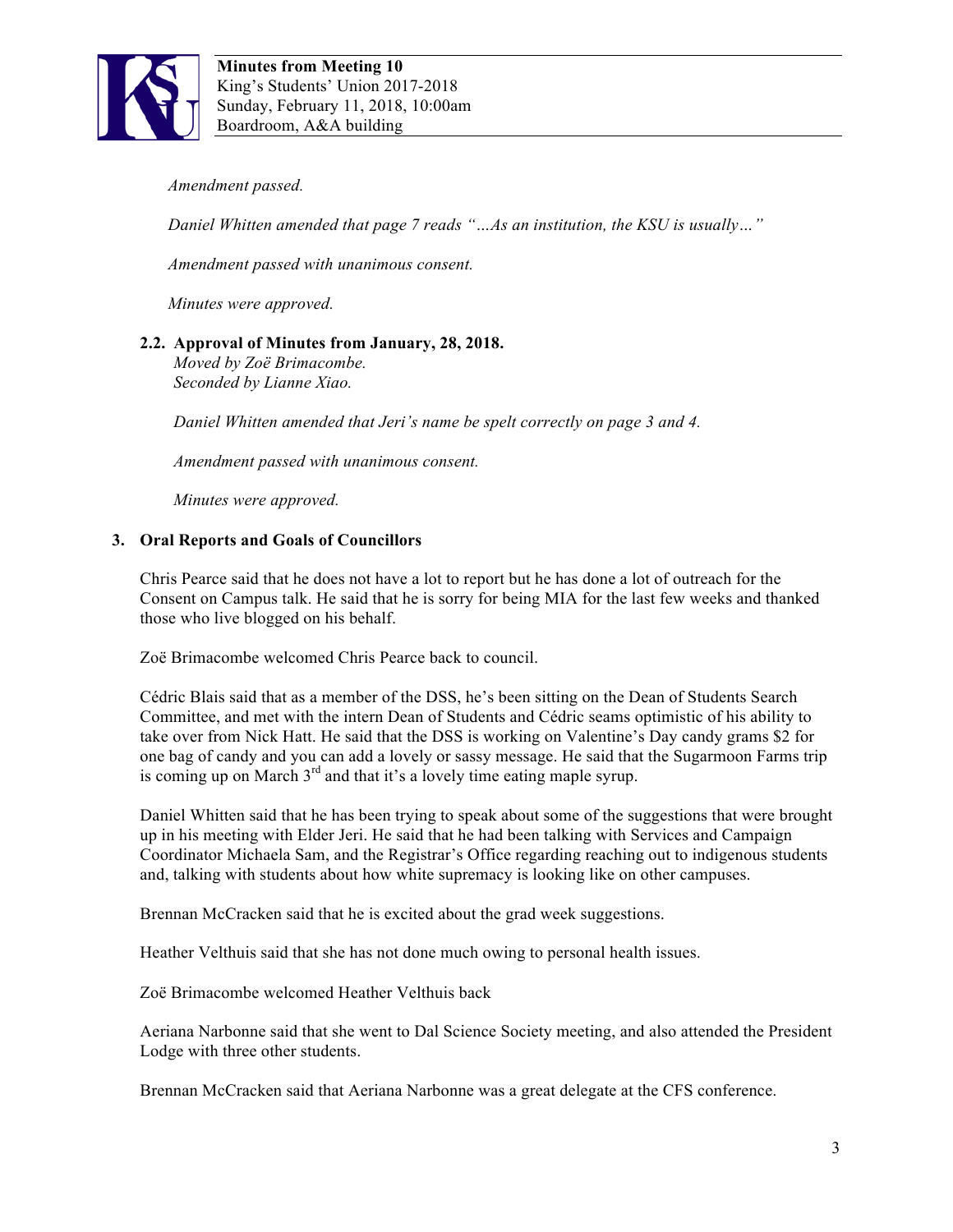

Adrianna Vanos said that she helped Izzy Ortner with the FYP t-shirts.

Izzy Ortner said that she worked with the Racialized Students Collective to organize a playlist for Wardy Night to celebrate black artists, and also worked on the FYP t-shirts.

Lianne Xiao asked what the quote would be on the FYP t-shirts.

Izzy Ortner said they've yet to vote, but it's looking like a tutor quote.

Aeriana Narbonne asked if the quote was from a Thursday lecture.

Izzy Ortner said that she will be getting back to her about that.

# **4. Reports of the Executive Committee (Attached)**

4.1. Report of the President

Cédric Blais asked who was making the magazine for the Gally's Valentine's Day event.

Brennan McCracken responded the Gally staff was making it and including student quotes.

Daniel Whitten said that when sending a solidarity motion it should be sent immediately so it happens topically and within the context when they intended it to be sent.

Brennan McCracken said that he wanted to allow time for others to look it over before he send the letter, but he will make sure that happens in the future.

- 4.2. Report of the Student Life Vice President
- 4.3. Report of the Financial Vice President

Marie Dolcetti Koros thanked Zoë Brimacombe for doing a great job.

4.4. Report of the External Vice President

Daniel Whitten asked if in the discussions with CFS if she talked about issues with voice premises on campus, specifically professors with what they've seen at UNB.

Marie Dolcetti Koros said that a lot of the weekend was on the topic of this conversation; white feminism, they passed a motion in the efforts to combat this rhetoric, and had other conversation.

Zoë Brimacombe said that the allyship workshop was focused on creating space for racialized and indigenous students and how white students can step back and be better allys in that regard.

Zoë Brimacombe added that Brennan McCracken and Lianne Xiao got positions on CFS.

4.5. Report of the Communications Vice President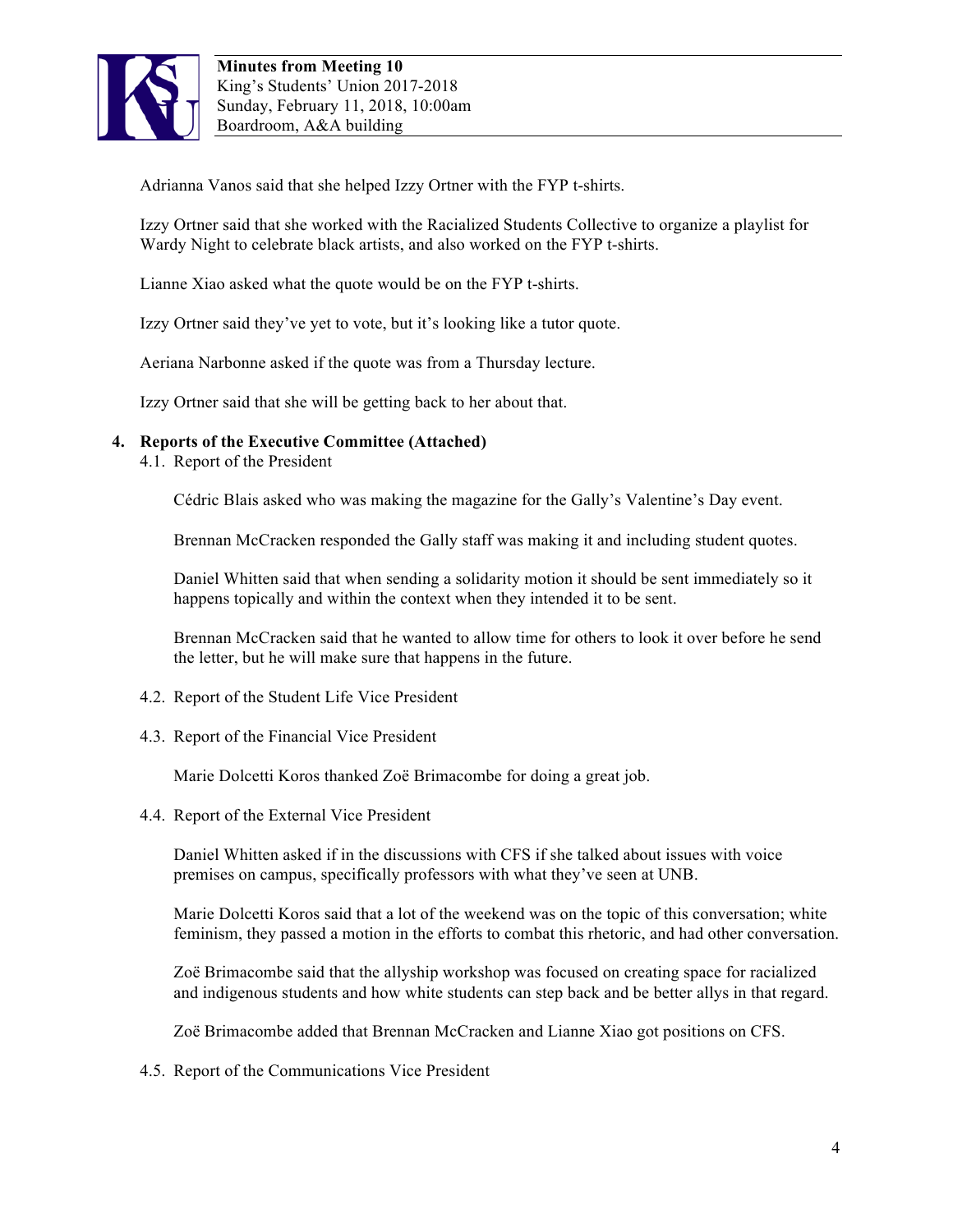

# **5. Action Items**

5.1. BIRT the Early Modern Studies Society receive \$350 in non-contingent funding to publish the journal 'Babel' and to purchase drinks and snacks for the launch party on March 2, 2018.

*Moved by Zoe Brimacombe Seconded by Lianne Xiao Finance Committee Recommends approval* 

Zoë Brimacombe said that \$200 will be used for publishing fees, and \$150 for the launch party with snacks and non-alcoholic beverages. She said that Bable is the journal of the Early Modern Studies Society.

Kennan Livingstone said that they are still taking submissions for Bable 2018. He said that if you have any cool early modern papers, they would love to have them. He said that focusing now on the launch, it will be a fun event and they worked hard to reduce costs from last year. He said that the conference is expensive and they appreciate the funding for that. Keenan said that they are using left over funding in their account to polishing costs.

# *Motion passed.*

5.2 BIRT the King's Jewish Book Club receive \$15 in contingent funding to purchase snacks for a regular meeting on February 28, 2018.

*Moved by Zoe Brimacombe Seconded by Brennan McCracken Finance Committee Recommends approval* 

Zoë Brimacombe said that Finance Committee met online and that the theme for the event is to be determined.

Lianne Xiao said that she speaks in favour of this motion.

Chris Pearse said that more people should be coming out to the King's Jewish Book Club events and that they are really fun.

*Motion passed.*

5.2. BIRT the King's PRIDE society receive \$65.00 in contigent funding to purchase snacks and decorations for Glitterpunk: Queereoke on February 16, 2018. *Moved by Zoe Brimacombe*  **Heather** 

Zoë Brimacombe said that this round 4 for this event!

*Motion passed.*

#### **6. New Business**

6.1. Awards discussion Moved by Lianne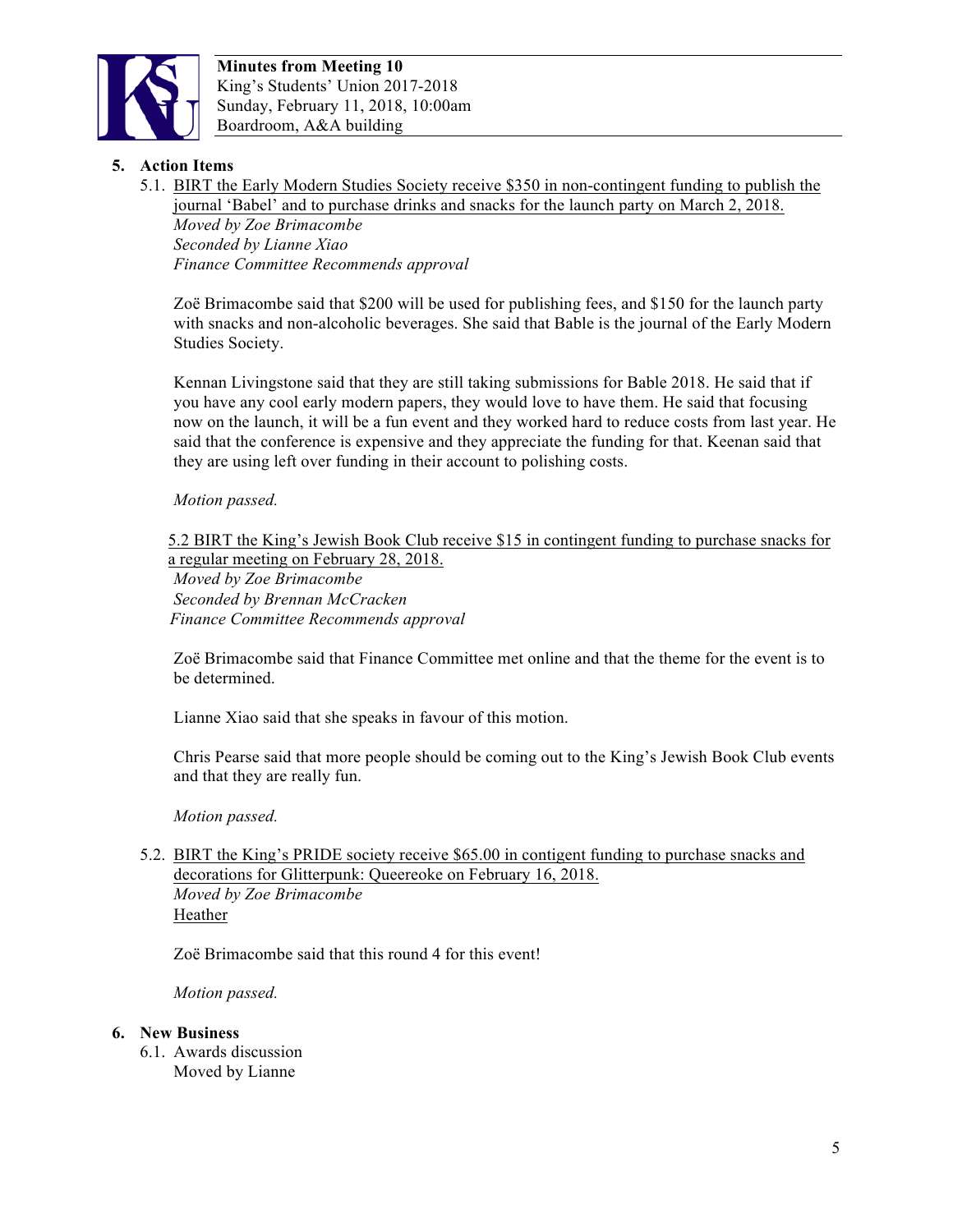

State of awards, there is a report, figuring out award system, gendered award moving away from that. Has questions for councilors, gendered + alumni. New catategories? J-student?

Heather said that she thinks it great to be bringing back, moving away from the gendered issue. It's 2018! Important to remember the alumni.

Cassie said that she is confused about the residence award, change to more relevant? First year realm. What is a residence award?

Zoe agreed with that point, how to make yourself outstanding as a res student? Exciting! Question: card blanch to change these up?

Lianne said that some of them are for commemoration, important to remember them, free range on the category.

Daniel said that if we were to reach out the deens and dawns, it would be clear what would make a student stand out. What makes res home for students. Res is a particular part of this community.

Zoe said that she wants more of a discussion about what made these awards names so great?

Heather said that there are inputs that could make a res student great. Cleanning the kitchen, bringing tea, try to work with something to get a better understanding of the category.

Lianne confirmed that gendered category are scratched.

Daniel said that the only reason he likes these categories is for people who play different roles, lost the DS category, we wouldn't get that. Outreach to communities.

Chris said that he agrees with the categories, not change them but add more general one. Might be multiple students in a category? Extending the list? Generalize it more.

Cassie said that although these are awesome categories, its hard to break down demographics, athletics, chaple, leaving out other parts of student life.

Izzy said that the catorization were singular, double it up!

Zoe said that she is thinking about keeping one Day student, one award for student, general achievement award.

Cedrick said that he wants to capture a large amount of demographic, have the general public descide, DSS puts a name forward, etc..

Lianne said that goes into how to determine who gets the awards. Previous years it happended like.